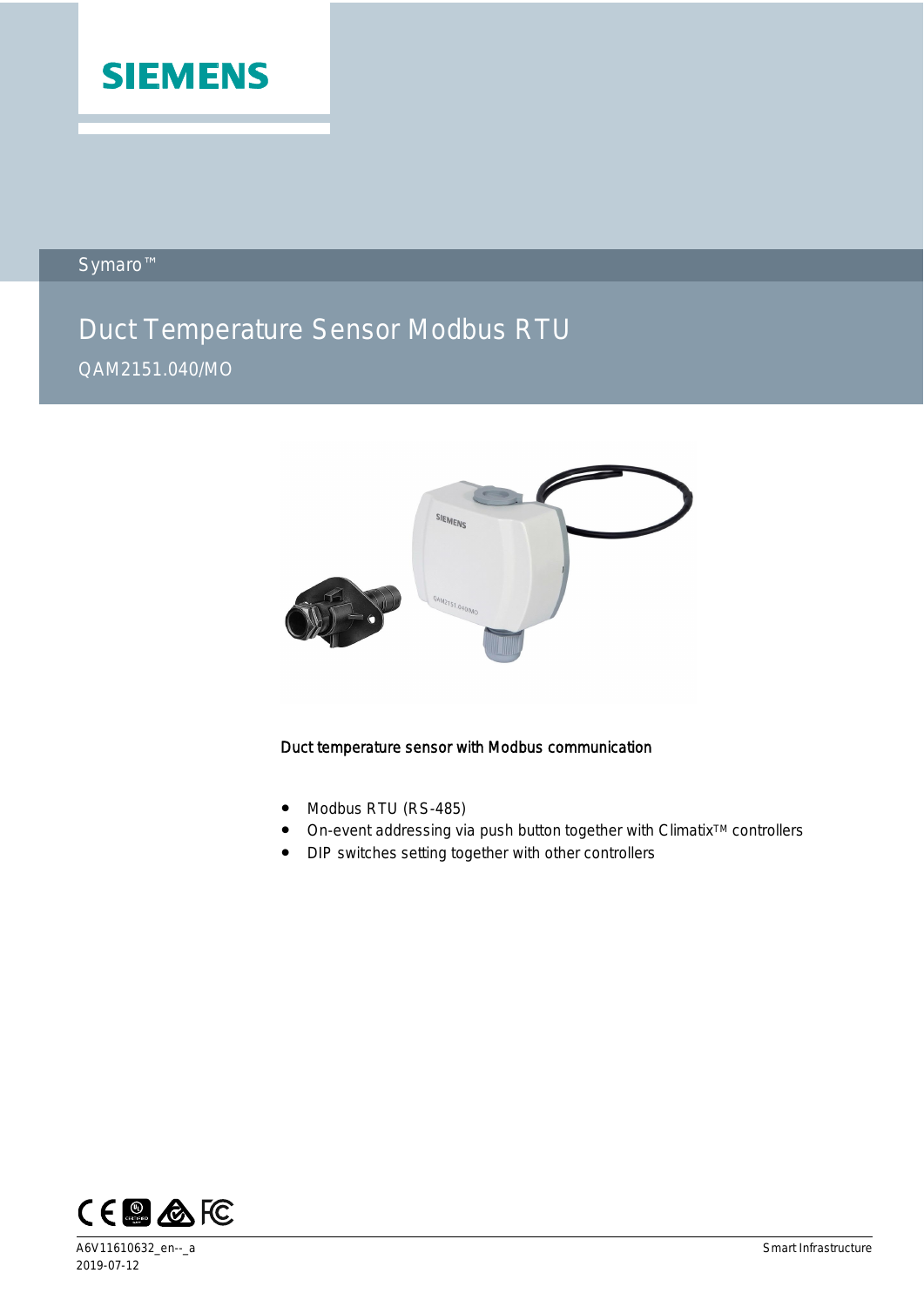The duct temperature sensor is used in ventilation and air conditioning plants as:

- Supply or exhaust air temperature sensors
- Limit sensors, for example, for minimum limitation of the supply air temperature
- Reference sensors, for example, for compensation of the room temperature as a function of the outside temperature
- Dew point temperature sensors
- Measuring sensors, for example, for measured value indication or for connection to a building automation and control system

#### Technical design

Cable entry is made via the M16 cable entry gland (IP54) supplied with the sensor which can be screwed into the housing. Probe and housing are rigidly connected.

The sensor is designed for screwed or flanged mounting.

It can be fitted as follows:

- With the mounting flange supplied with the sensor (recommended), which is to be fitted to the sensor and then secured according to the required immersion length
- Without the mounting flange (using the maximum immersion length). For that propose, the housing has 4 holes for fitting the sensor directly to the air duct

#### Type summary

| Product number | SSN NO.     | Probe<br>length | Measuring<br>range | Operating voltage                | Output signal |
|----------------|-------------|-----------------|--------------------|----------------------------------|---------------|
| OAM2151.040/MO | S55720-S466 | 0.4 m           | $-5050$ °C         | $AC$ 24 V +20 %/<br>DC 13.5.35 V | Modbus RTU    |

#### Ordering and delivery

When ordering, specify name and product number, for example: Duct temperature sensor QAM2151.040/MO.

The sensor is supplied complete with mounting flange AQM63.0 and cable entry gland M16.

#### **Notes**

#### **Engineering**

Powering the sensor requires a transformer for safety extra low-voltage (SELV) with separate windings for 100 % duty. When sizing and protecting the transformer, comply with all local safety regulations.

When sizing the transformer, determine the power consumption of the room sensor. For correct wiring, see the datasheets of the devices with which the sensor is used. Observe permissible line lengths.

#### Cable routing and cable selection

Note that when routing cables, the longer the cables run side by side and the smaller the distance between them, the greater the electrical interference. Shielded cables must be used in environments with EMC problems.

Twisted pair cables are required for the secondary supply lines and the signal lines.

#### Mounting and installation

#### Mounting location

For supply air temperature control: Downstream from the fan, if the fan is located after the last air handling unit. Otherwise, after the last air handling unit with a minimum distance of 0.5 m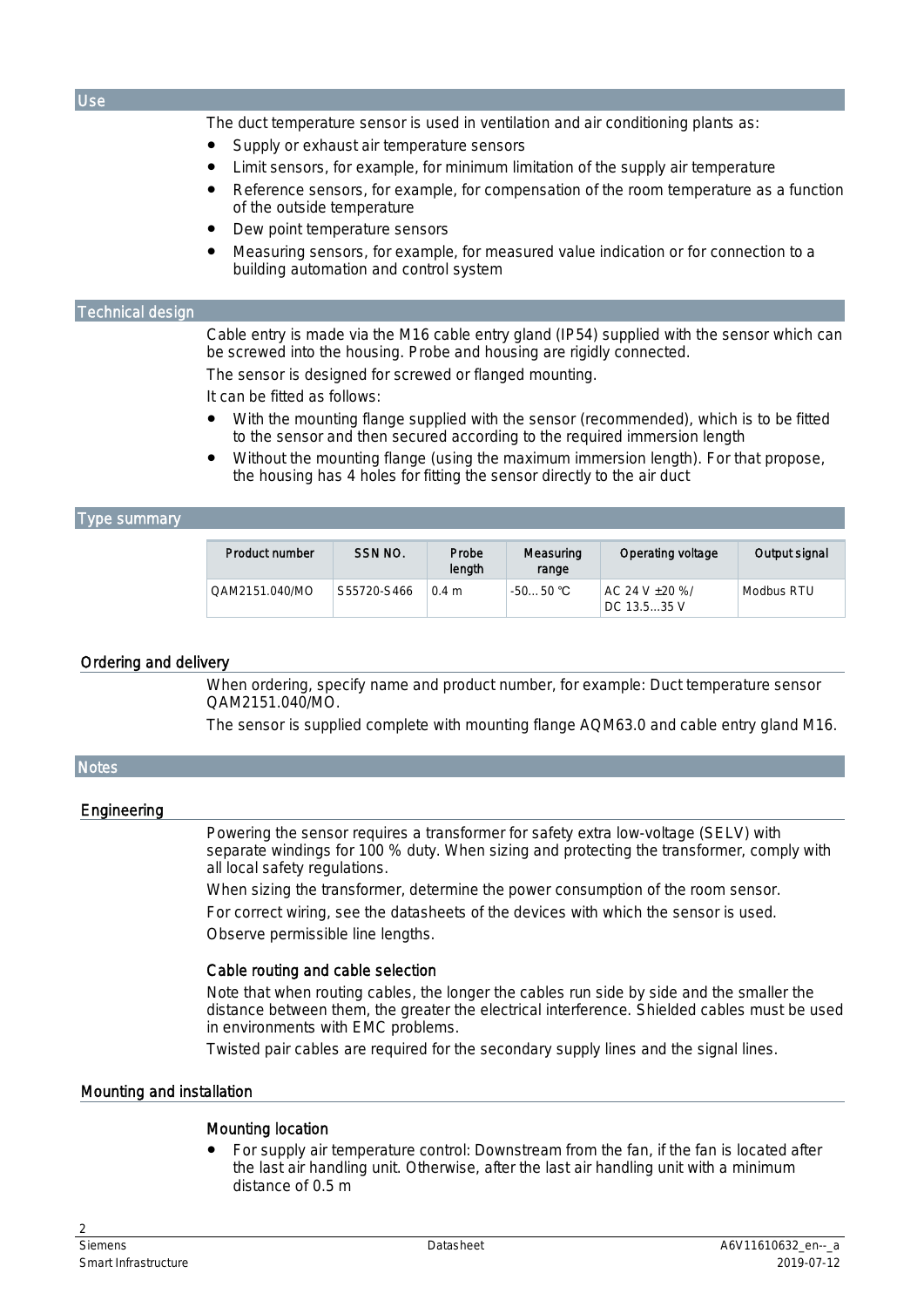- For exhaust air temperature control: Always upstream of the exhaust air fan
- As a limit sensor for the supply air temperature: As close as possible to the air outlet into the room
- For dew point control: Immediately after the spray trap of the air washer

Manually bend the probe so that it lies diagonally across the duct or in equally spaced windings across the entire duct cross-section. The probe must not touch the duct wall.

#### Mounting instructions

Mounting instructions are enclosed in the package.

#### Mounting positions

Permitted Not permitted



Mounting examples



#### Disposal

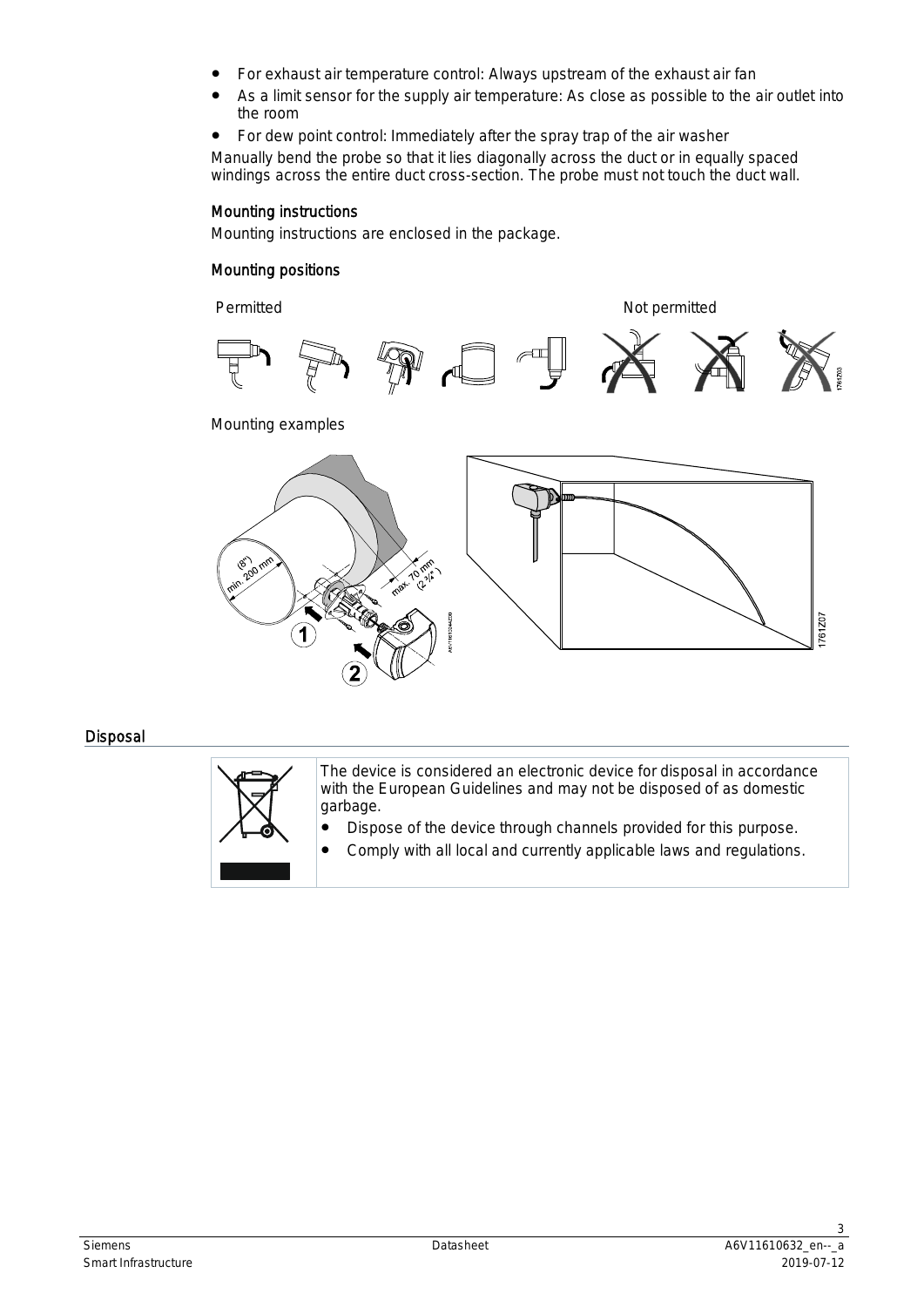### Technical data

| <b>Function</b>     |                                          |  |
|---------------------|------------------------------------------|--|
| Communication       | Modbus RTU (RS-485)                      |  |
| Supported baud rate | 9600; 19200; 38400; 57600; 76800; 115200 |  |
| Transmission format | 1-8-E-1: 1-8-O-1: 1-8-N-1: 1-8-N-2       |  |
| Bus termination     | 120 ohm, jumper selection                |  |

For detailed information about specific functions, see Basic documentation (A6V11610643 \*).

| Power supply                         |                                                                                              |  |
|--------------------------------------|----------------------------------------------------------------------------------------------|--|
| Operating voltage                    | Safety extra-low voltage (SELV)<br>AC 24 V +20 % or DC13.535 V or<br>AC/DC 24 V class 2 (US) |  |
| Frequency                            | 50/60 Hz at AC 24 V                                                                          |  |
| External supply line protection (EU) | Fuse slow max, 10 A                                                                          |  |
|                                      | or                                                                                           |  |
|                                      | Circuit breaker max. 13 A                                                                    |  |
|                                      | Characteristic B, C, D according to EN 60898                                                 |  |
|                                      | or                                                                                           |  |
|                                      | Power source with current limitation of max. 10 A                                            |  |
| Power consumption                    | $\leq$ 1.5 VA                                                                                |  |

| <b>Functional data</b>                                         |                             |  |  |
|----------------------------------------------------------------|-----------------------------|--|--|
| Measuring range                                                | $-5050 °C$                  |  |  |
| Probe<br>Probe length<br>Minimum bending radius                | $0.4$ mm<br>$10 \text{ mm}$ |  |  |
| Sensing element                                                | Pt 1000                     |  |  |
| Time constant                                                  | 30 s at 2 m/s               |  |  |
| Dead time                                                      | $< 1$ S                     |  |  |
| Measuring accuracy in the range of<br>$-2525$ °C<br>$-5050 °C$ | $+0.75K$<br>$\pm 0.9$ K     |  |  |

| Ambient conditions and protection classification |                             |  |
|--------------------------------------------------|-----------------------------|--|
| Protection degree of housing                     | IP54 according to EN 60529  |  |
| Protection class                                 | III according to EN 60730-1 |  |
| <b>Environmental conditions</b>                  |                             |  |
| Transport                                        | IEC 60721-3-2               |  |
| Climatic conditions                              | Class 2K3                   |  |
| Temperature                                      | $-2570 °C$                  |  |
| Humidity                                         | $<$ 95 % r.h.               |  |
| Mechanical conditions<br>٠                       | Class 2M2                   |  |
| Operation                                        | IEC 60721-3-3               |  |
| Climatic conditions                              | Class 3K5                   |  |
| Temperature (housing)                            | $-4070 °C$                  |  |
| Humidity (housing)                               | $595%$ r.h.                 |  |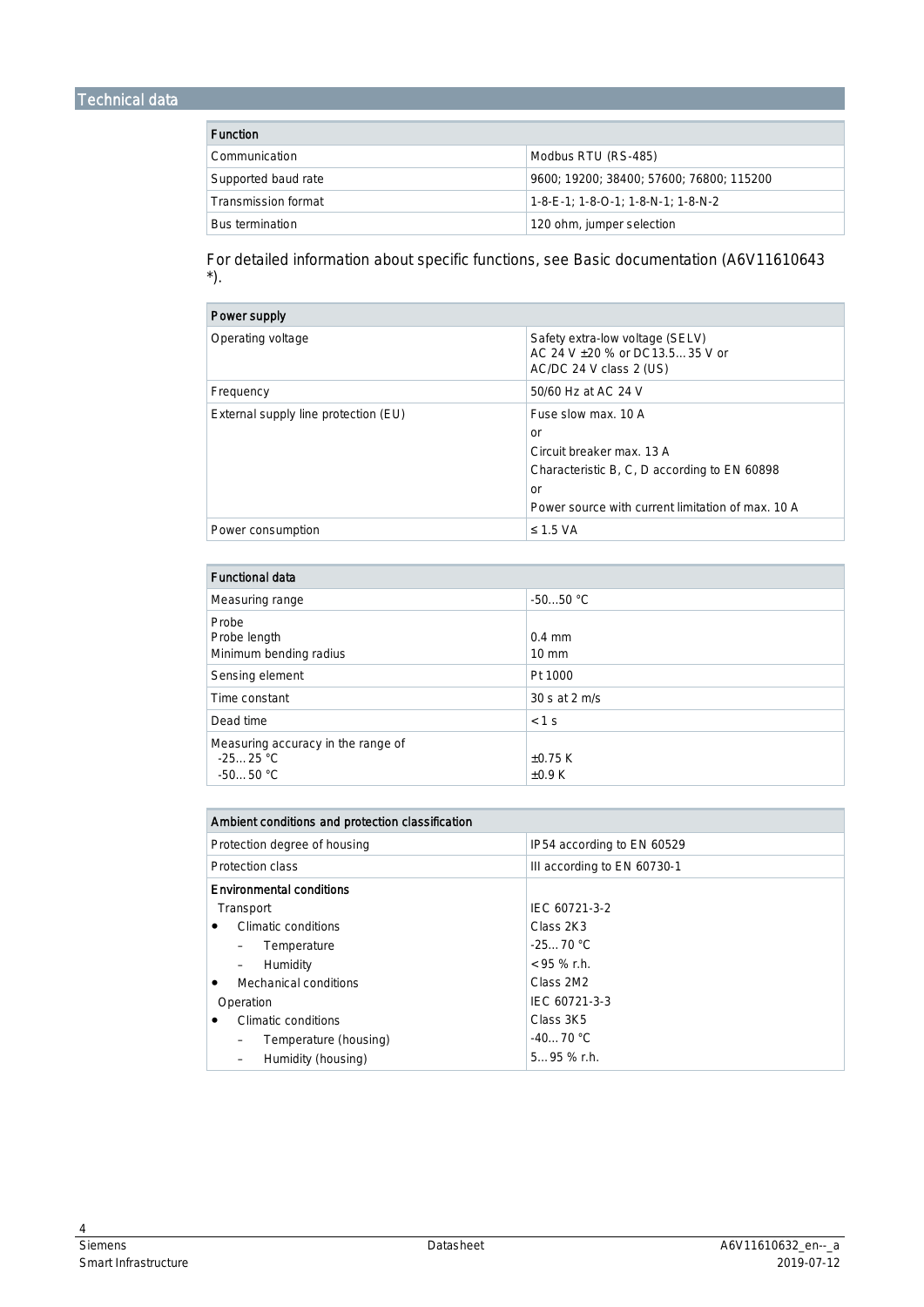| Standards, directives and approvals |                                                                                                                                                                                                                                     |
|-------------------------------------|-------------------------------------------------------------------------------------------------------------------------------------------------------------------------------------------------------------------------------------|
| Product standard                    | EN 60730-1, EN 60730-2-9, EN 61000-6-2,<br>EN 61000-6-3<br>Automatic electrical controls for household and similar<br>use                                                                                                           |
| EU conformity (CE)                  | A5W00037903A *)                                                                                                                                                                                                                     |
| <b>RCM</b> conformity               | A5W00037912A *)                                                                                                                                                                                                                     |
| UL                                  | UL 873, http://ul.com/database                                                                                                                                                                                                      |
| Environmental compatibility         | The product environmental declaration (A5W90011832)<br>*) contains data on environmentally compatible product<br>design and assessments (RoHS compliance, materials<br>composition, packaging, environmental benefit,<br>disposal). |

| General                                                                                                                                                     |                                                                  |  |
|-------------------------------------------------------------------------------------------------------------------------------------------------------------|------------------------------------------------------------------|--|
| Line lengths for measuring signals<br>Perm. cable lengths<br>Copper cable 0.6 mm dia.<br>Copper cable 1 mm <sup>2</sup><br>Copper cable 1.5 mm <sup>2</sup> | 50 <sub>m</sub><br>150 <sub>m</sub><br>300 <sub>m</sub>          |  |
| Electrical connections terminals for                                                                                                                        | $1 \times 2.5$ mm <sup>2</sup> or $2 \times 1.5$ mm <sup>2</sup> |  |
| Cable entry gland (enclosed)                                                                                                                                | $M$ 16 $\times$ 1.5                                              |  |
| Materials and colors                                                                                                                                        |                                                                  |  |
| Probe                                                                                                                                                       | Copper, polyolefine                                              |  |
| Base                                                                                                                                                        | Polycarbonate, RAL 7001 (silver-grey)                            |  |
| Cover                                                                                                                                                       | Polycarbonate, RAL 7035 (light-grey)                             |  |
| Mounting flange                                                                                                                                             | PA 66 (black)                                                    |  |
| Cable entry gland                                                                                                                                           | PA, RAL 7035 (light-grey)                                        |  |
| Packaging                                                                                                                                                   | Corrugated cardboard                                             |  |
| Weight including package                                                                                                                                    | Approx. 213.8 g                                                  |  |

\*) The documents can be downloaded from <http://siemens.com/bt/download>.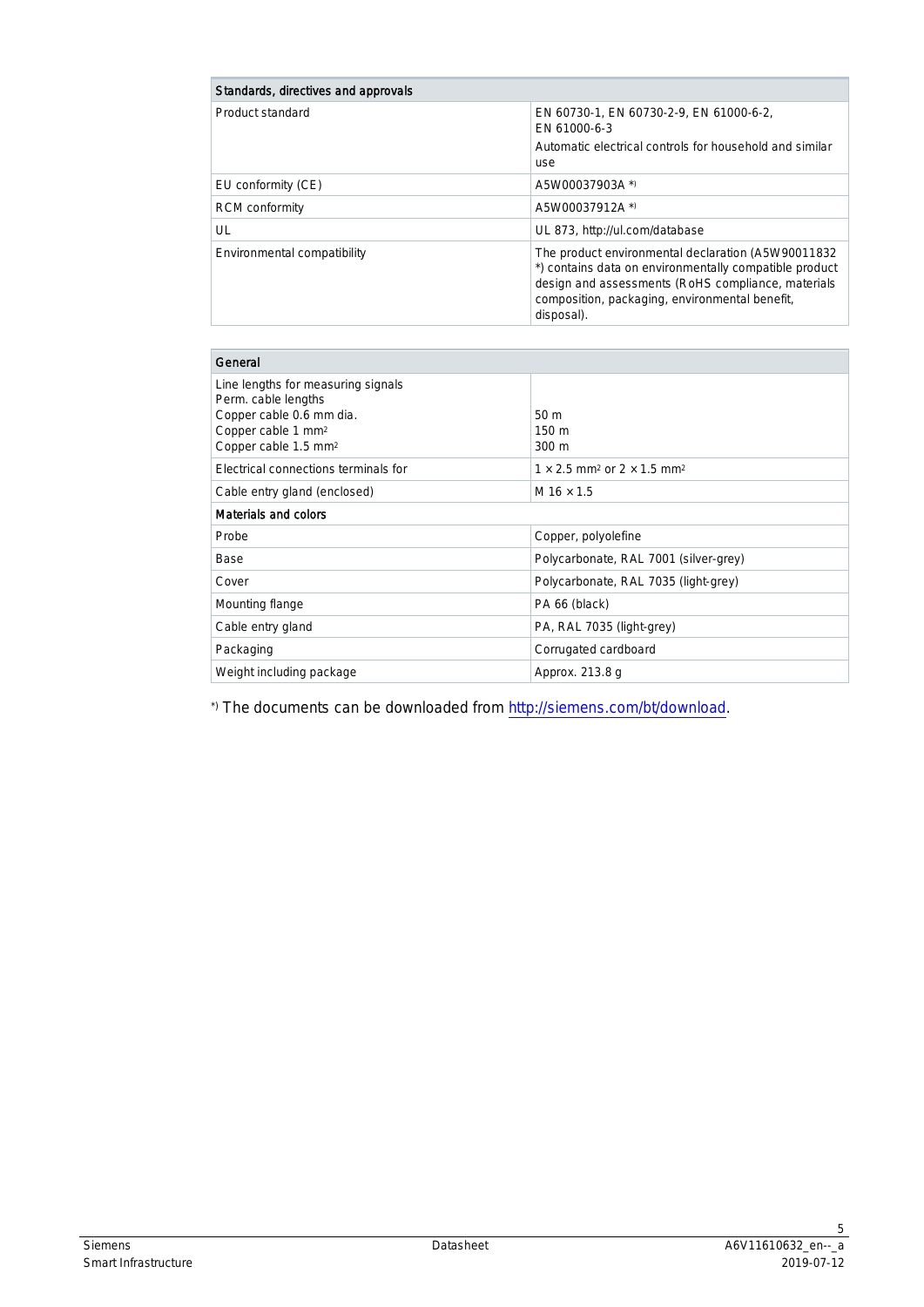#### Connection terminals

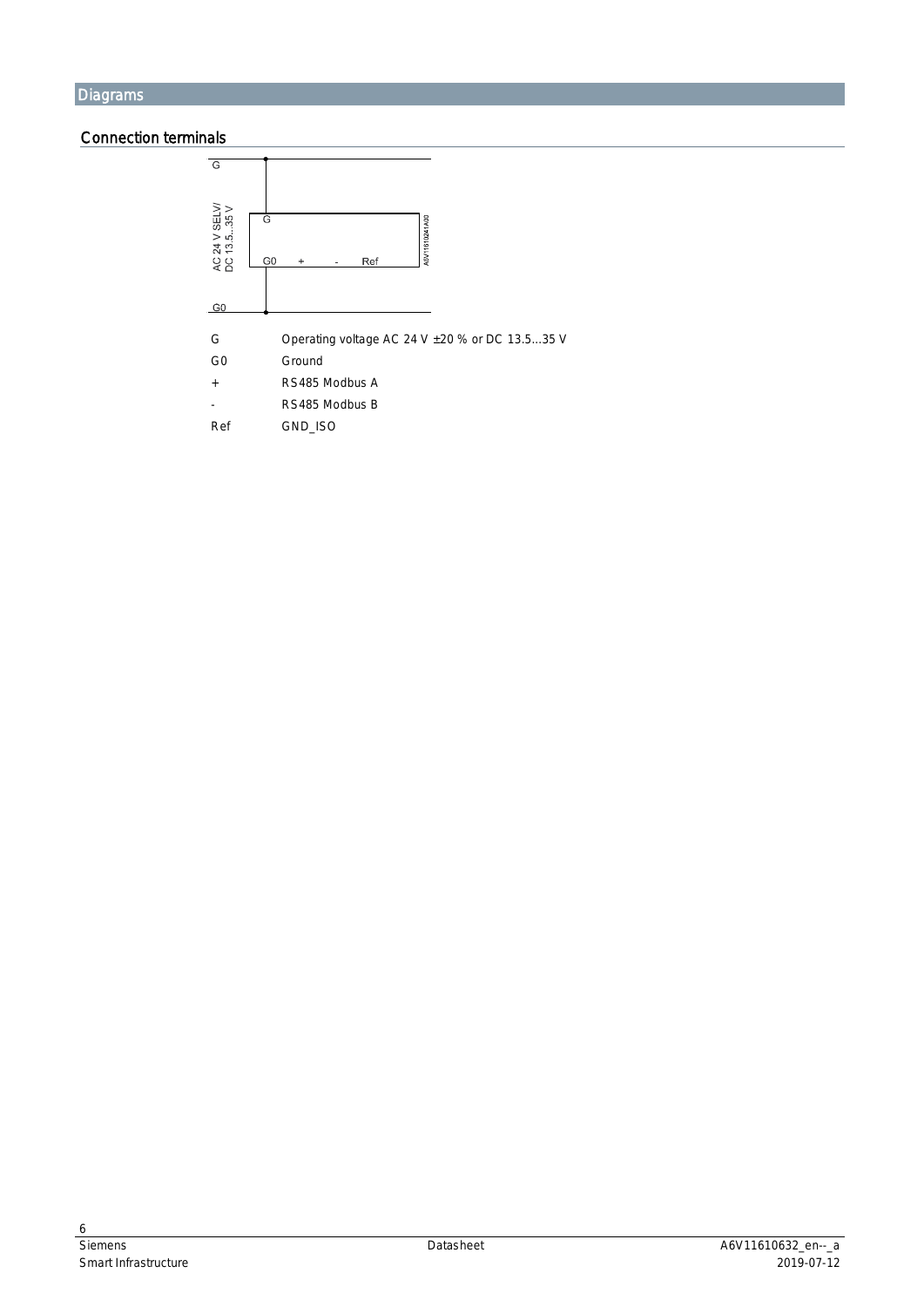## **Dimensions**



| Type           | l 1 | l 2          |    |  |
|----------------|-----|--------------|----|--|
|                |     | $max$   min. |    |  |
| QAM2151.040/MO | 400 | 97           | 37 |  |





Dimensions in mm